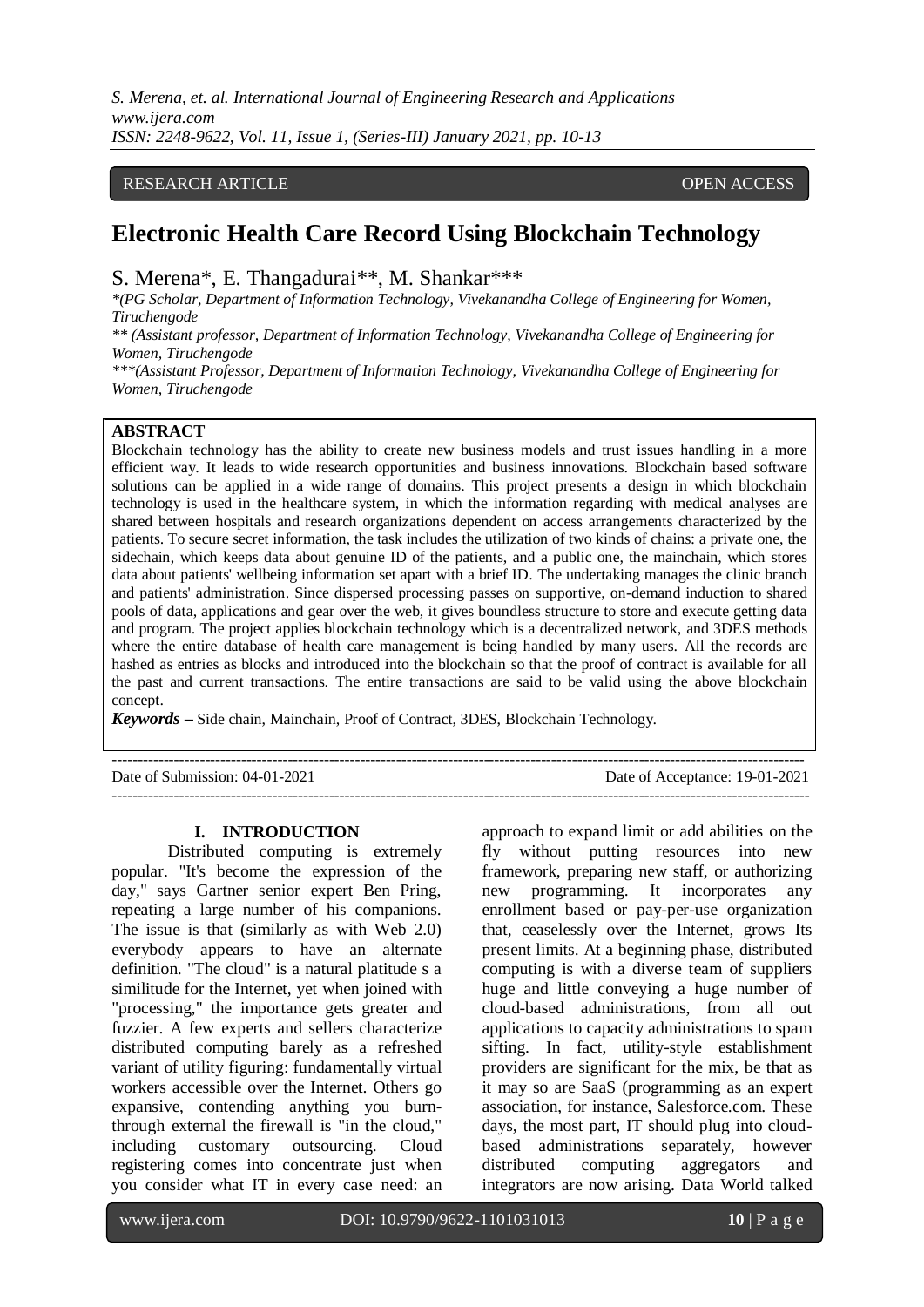abput many sellers, experts, and IT clients to coax out the different segments in distributed computing

# **1.1 SAAS**

SAAS the kind of distributed computing conveys a solitary application through the program to a huge number of clients utilizing a multitenant design. On the client side, it implies no forthright interest in workers or programming authorizing. On the supplier side, with only one application to keep up, costs are low contrasted with traditional facilitating. Salesforce.com is by a long shot the most popular model among big business applications, however SaaS is additionally normal for HR applications and has even stirred its way up the natural way of life to ERP, with players, for example, Workday**.**

# **1.3 UTILITY COMPUTING**

Distributed computing is getting new life from Amazon.com, Sun, IBM, and other people who currently offer stockpiling and virtual workers that IT can access on interest. Early undertaking adopters basically utilize utility registering for supplemental, non-crucial necessities, however one day, they may supplant portions of the datacenter. Different suppliers offer arrangements that assist IT with making virtual datacenters from item workers, for example, 3Tera's AppLogic and Cohesive Flexible Technologies' Elastic Server on Demand. Fluid Computing's LiquidQ offers comparable abilities, empowering IT to fasten together memory, I/O, stockpiling, and computational limit as a virtualized asset pool accessible over the organization.

### **1.4 WEB SERVICES IN THE CLOUD**

Web specialist organizations offer APIs that empower engineers to abuse usefulness over the Internet, as opposed to conveying all out applications. They range from providers offering discrete business organizations -, for instance, Strike Iron and Xignite - to the full extent of APIs offered by Google Maps, ADP money taking care of, the U.S. Postal Service, Bloomberg, and even traditional charge card handling administrations.

### **1.5 PLATFORM AS A SERVICE**

This type of distributed computing is another type of SAAS conveys improvement conditions as an administration. You assemble your own applications that sudden spike in demand for the supplier's framework and are conveyed to your clients through the Internet from the supplier's workers. Like Legos, these administrations are obliged by the seller's plan and capacities, so you

don't get total opportunity, however you do get consistency and pre-coordination. Great representations incorporate Salesforce.com's Force.com, Coghead and the new Google App Engine. For very lightweight turn of events, cloudbased mashup stages proliferate, for example, Yahoo Pipes or Dapper.net.

# **1.6 MSP (MANAGED SERVICE PROVIDERS)**

This oversaw administration is fundamentally an application presented to IT instead of to end-clients which is probably the most seasoned type of distributed computing, for example, an infection filtering administration for email or an application checking administration (which Mercury, among others, gives). Overseen security administrations conveyed by SecureWorks, IBM, and Verizon fall into this class, as do such cloudbased enemy of spam benefits as Postini, as of late procured by Google. Different contributions incorporate work area the board administrations, for example, those offered by Center Beam or Ever dream. PHRs can contain an assorted scope of information, including yet not restricted to:

 •imaging reports (for example X-beam) •laboratory test results •medications and dosing •allergies and antagonistic medication •chronic infections •family history •illnesses and hospitalizations •prescription record •surgeries and different methodology

The undertaking manages the medical clinic branch and patients the board. Since distributed computing conveys helpful, on-request admittance to shared pools of information, applications and equipment over the web, it gives limitless foundation to store and execute persistent information and program.

# **II. LITERATURE SURVEY A SECURE AND SCALABLE DATA SOURCE FOR EMERGENCY HOSPITAL MEDICAL CARE USING BLOCKCHAIN TECHNOLOGY**

Secure document moves techniques/apparatuses and blockchain innovation as an answer for record understanding Emergency applicable clinical information as patient stroll through from one center/clinical office to another, making a nonstop impression of patient as a safe and adaptable information source. In this way, rescue vehicle teams can access and utilize it to give excellent preclinic care. All worries of clinical record sharing and getting to like validation, protection, security,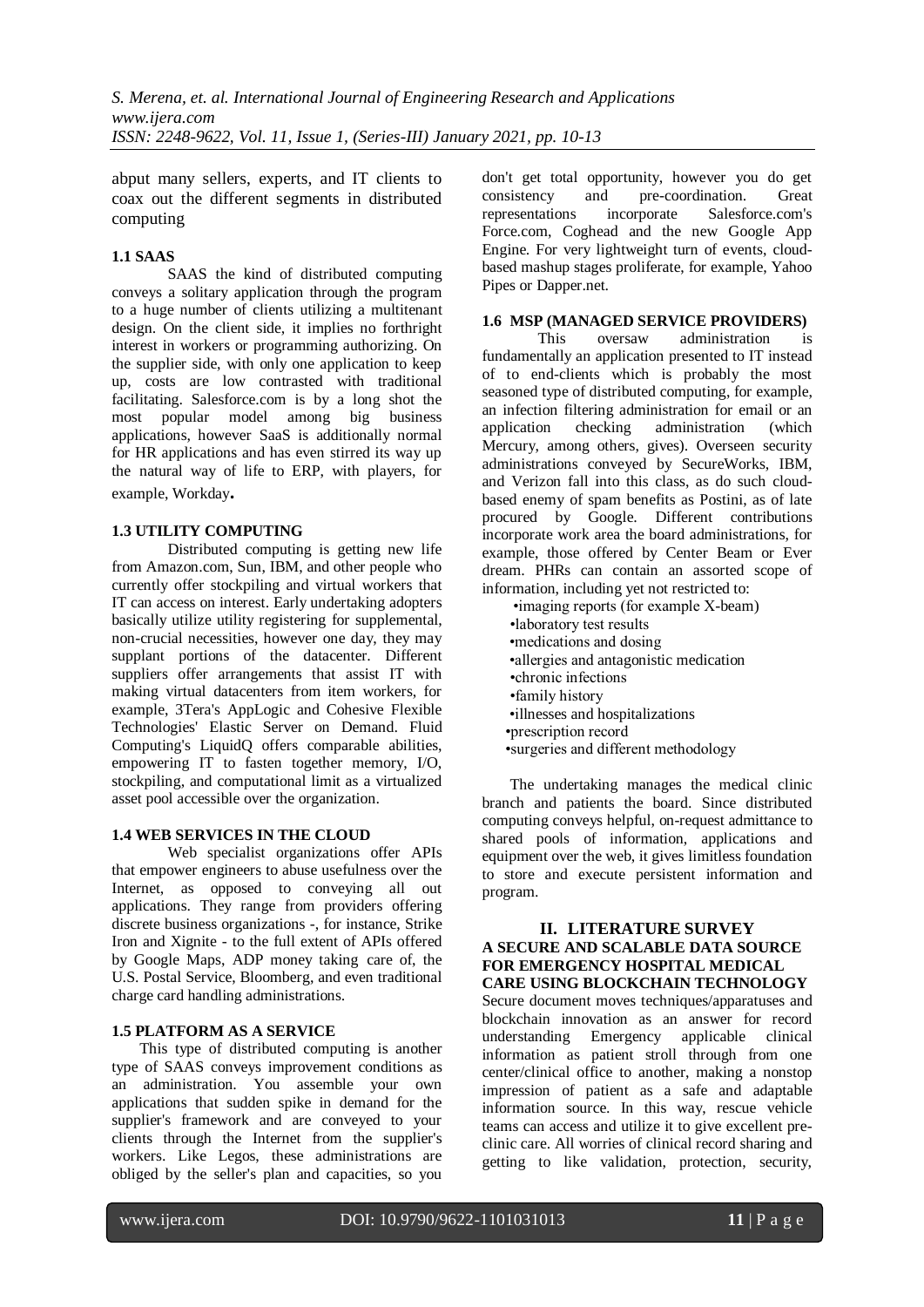versatility and discernibility, classification has been considered in this methodology.

## **INTEROPERABLE HEALTHCARE USING ZERO-KNOWLEDGE PROOFS AND PROXY RE-ENCRYPTION**

Blockchain structure for dealing with patients' Electronic Health Records (EHRs) access control and assets with regards to India's National medical services plot. We present a straightforward protection guarantee measure for medical services suppliers and an auditable path of EHR access utilizing brilliant agreements. We utilize a brilliant card approach permitting beneficiaries to confirm their personality utilizing zero-information evidences and representative admittance to support the suppliers by means of intermediary reencryption.

## **ENHANCING SHARED ELECTRONIC RECORD INTEROPERABILITY INTEGRITY**

BiiMED: a Blockchain structure for Enhancing Data Interoperability and Integrity with respect to EHR-sharing. The proposed arrangements incorporate an entrance the board framework permitting the trading of EHRs between various clinical suppliers and a decentralized (TTPA) for guaranteeing information trustworthiness. This work builds up an establishment for additional examination on powerful information interoperability and uprightness verification in a completely decentralized climate.

#### **PATIENT-CENTRIC EMR EXCHANGE IN HEALTHCARE SYSTEMS USING BLOCKCHAIN TECHNOLOGY**

In PACEX, we build up a simple to-utilize persistent application that connects with various emergency clinic frameworks and handles EMR trades with respectability. We built up a proof of idea usage of PACEX utilizing Ethereum Blockchain and Smart Contracts to accomplish access control and keep a past filled with record trades among various partners.

#### **INTER-PLANETARY FILE SYSTEM ENABLED BLOCKCHAIN SOLUTION FOR SECURING HEALTHCARE RECORDS IN HOSPITAL**

A blockchain engineering has been planned and talked about for secure and simple sharing of patient's Personal Health Report (PHR) among the diff erent players of wellbeing association. Further, Inter-Planetary File System (IPFS) has additionally utilized in the proposed blockchain design for quicker recovery of PHR's. We exhibit the qualities

of our proposed model, its client driven concentration and furthermore the test results.

## **A BLOCKCHAIN-BASED MEDICAL DATA SHARING AND PROTECTION SCHEME METHODS**

It permits patients who get similar indications to direct shared confirmation and make a meeting key for their future correspondence about the sickness. The proposed plot is actualized by utilizing PBC and OpenSSL libraries. At last, the security and execution assessment of the proposed plot is given.

# **III.PROBLEM STATEMENT**

It maintains all branch patients' information in hospitals storage space. More number of IT professionals are required to keep availability of data at all time. High number of hardware assets process and their management method contain cost is also more. The drawbacks of existing system. It eliminates the risk in unavailability of one branch information in another branch. The existing system is using an approach such that with the cloud storage space, the hardware and software maintenance risk is reduced. Requires more personnel to maintain the hardware and software. It does not provide an innovative model of health care IT system based on privacy preserving. It does not make users recognized as owners of their own data and have full control over it. It does not make the users apply various security policies, such as sharing data with specific clinics or institutions and contribute anonymously to certain statistics. Consolidation of data for inter-branch patient visit information is tedious.

# **IV. PROPOSED METHOD**

The proposed system maintains records in the web site database with blockchain technology applied into them. Here all database or digital events is executed and shared among participating parties. Each transaction in the public ledger is verified by consensus mechanism of a majority of the participants in the system.

Once entered, information could never be erased. It does contain a certain and verifiable record of every single transaction ever made. The items history of transactions such as which patient is attended by which doctors, what are the prescriptions given to them and receipt made by patients can be tracked. Here, two types of transactions are kept in a main blockchain: storage transaction and policy transaction. In this process Storage transactions are created to the interaction between a patient and a medical institution. After the patient gives her/his assent, data about her/his